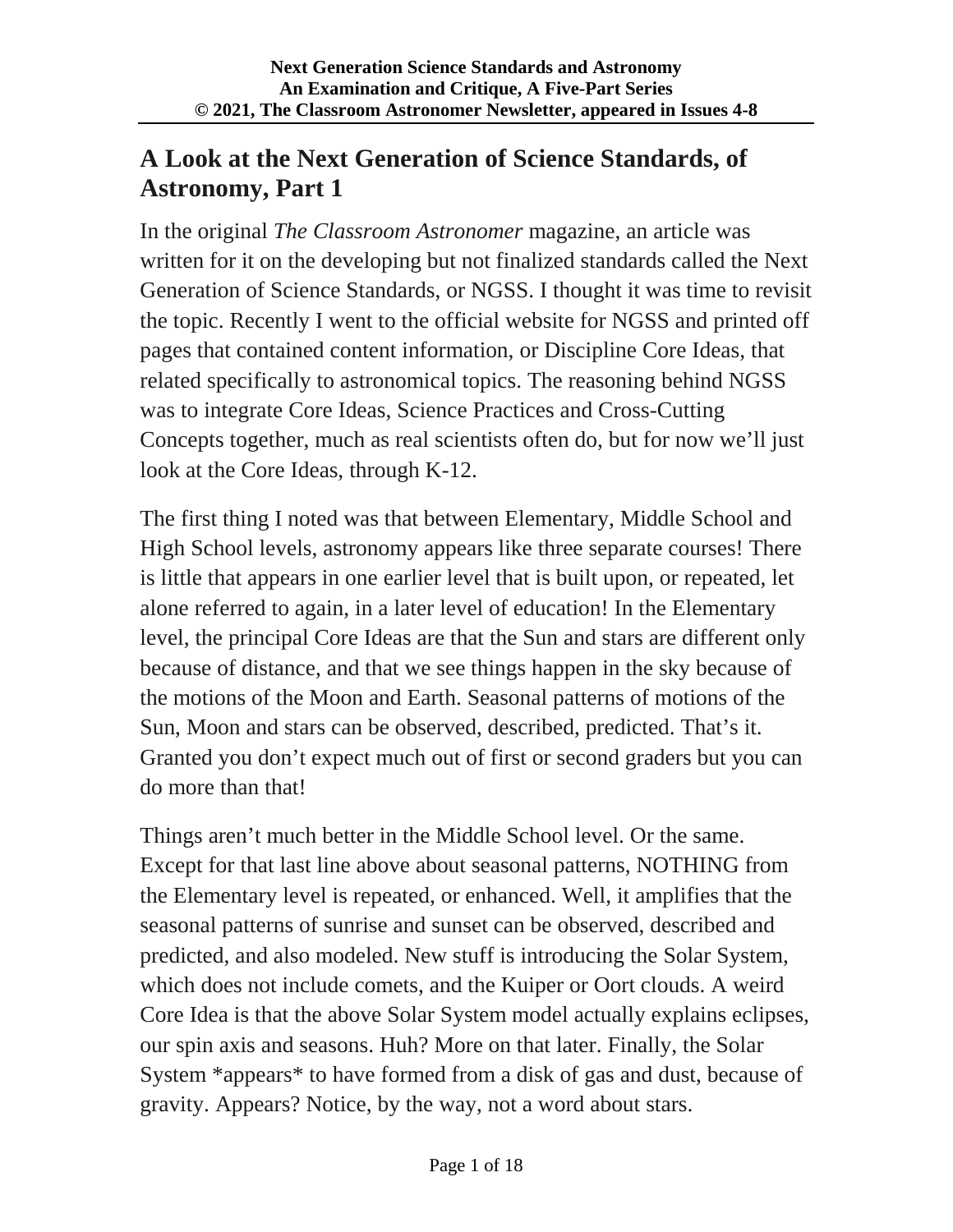High School is a whole 'nother course! All our probes of the planets, the latest Mars landers, comets in the sky…there is not a word about the Solar System. Well, except by implication. Kepler's Laws refers to the planets and the three Laws are something required to learn—Yay! Gravity and Newton aren't actually much stressed here, but it is one of two mentioned causes of changes in orbits and it is a Cross-Cutting concept mentioned as well. Studying moons, asteroids, comets are necessary because they have older and more pristine rocks than Earth does so that's where we get a more accurate history of the Solar System than from Earth.

Really, much of the High School lessons on astronomy are expected to be on the stellar systems. The Sun is a star and it evolves. We learn about stars and stellar evolution through studying stellar spectra and brightnesses; we also learn about composition and distances. Interestingly, and probably with controversy in some places, the creation of elements by the Big Bang and supernovae is to be taught, and the evidence for the former, as well.

But nothing about patterns of observation of the Moon, seasons, etc. In fact, the only thing from Elementary that shows up is that stars have vastly greater distances, and from Middle School is that fact that we learn from observing, describing, and predicting, and using models.

I'll take a look at some of the specific Ideas in the next newsletter. –LK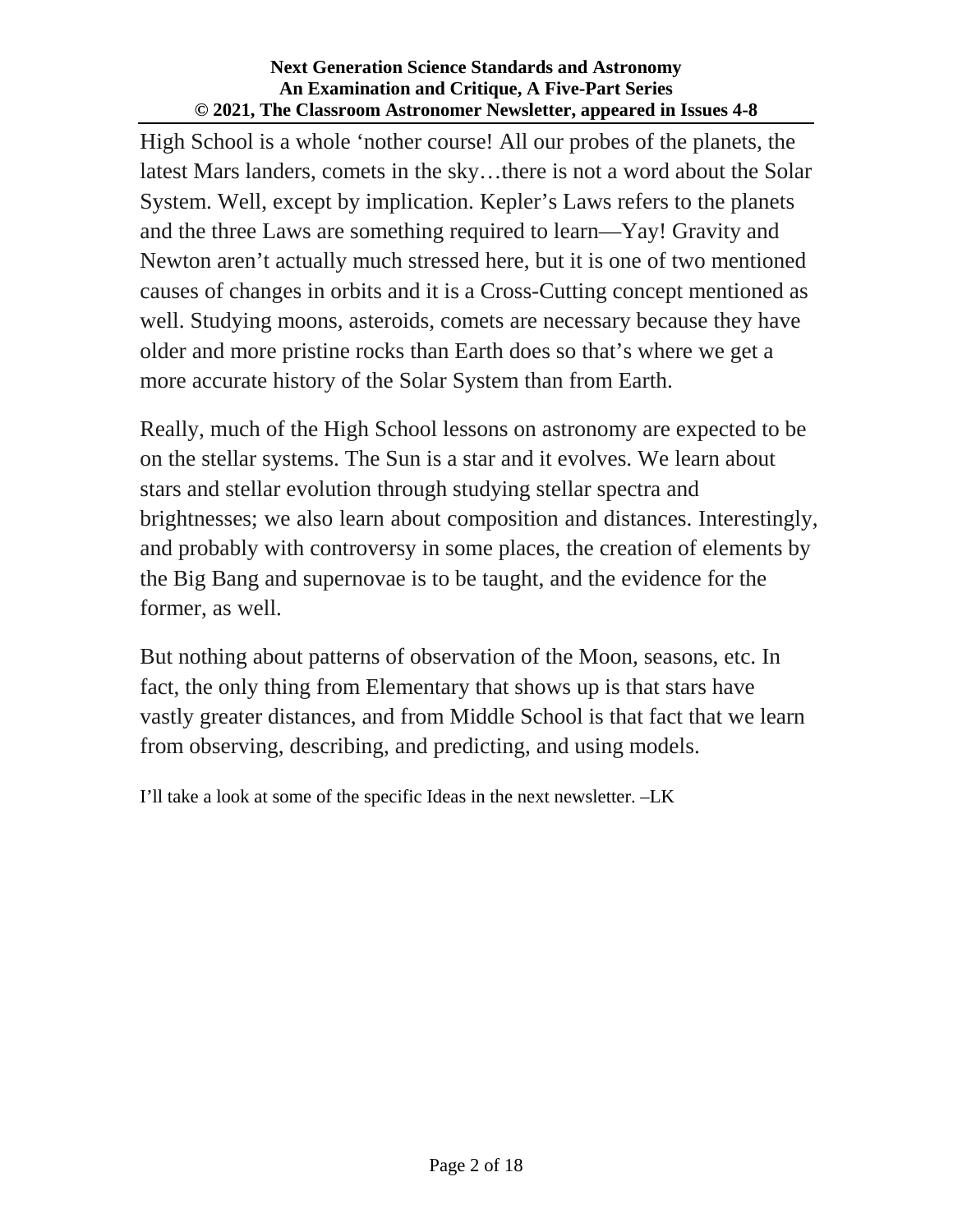# **A Look at the Next Generation of Science Standards, of Astronomy, Part 2**

In the original *The Classroom Astronomer* magazine, an article was written for it on the developing but not finalized standards called the Next Generation of Science Standards, or NGSS. In the previous edition of this Newsletter, a new column on NGSS was begun, and an initial look at the standards on astronomy was made. It wasn't pretty. There is little continuity between elementary, middle school, and high school concepts. We begin this issue's look from there.

As noted, the standards for the three levels seem like three separate courses. Furthermore, there is rarely a repeat of any of the standards as one progresses upwards through the levels. There are a considerable amount of common topics that are not mentioned—almost nothing about solar system *objects* in particular despite the large number of missions, say, to Mars in the news. How do they relate, how can you relate them TO the standards? And…there are a few real BONEHEAD statements in the standards….

In the high school venue, in Earth's Place in the Universe, where there are the most standards anyway, Core Idea 1.A, the Universe and Its Stars states that "stars' light spectra and brightness is used to identify compositional elements of stars, their movements, and their distances from Earth." Spectra is indeed used to study composition, and movement in part. Distances…..not so much. Brightness….only in the most broadest of terms. That inverse square thing only holds for standard candles. For everything else, noooooo. Distance is primarily a parallax kind of thing, especially now with the Gaia satellite taking that to a new level across the Milky Way galaxy. Brightness has its uses; these aren't any of them.

Among the \*worst\* of the textual word salads here in the astronomy parts of the NGSS are in the Middle School standards, in the 1.B Earth and the Solar System section. The first of three parts states the "solar system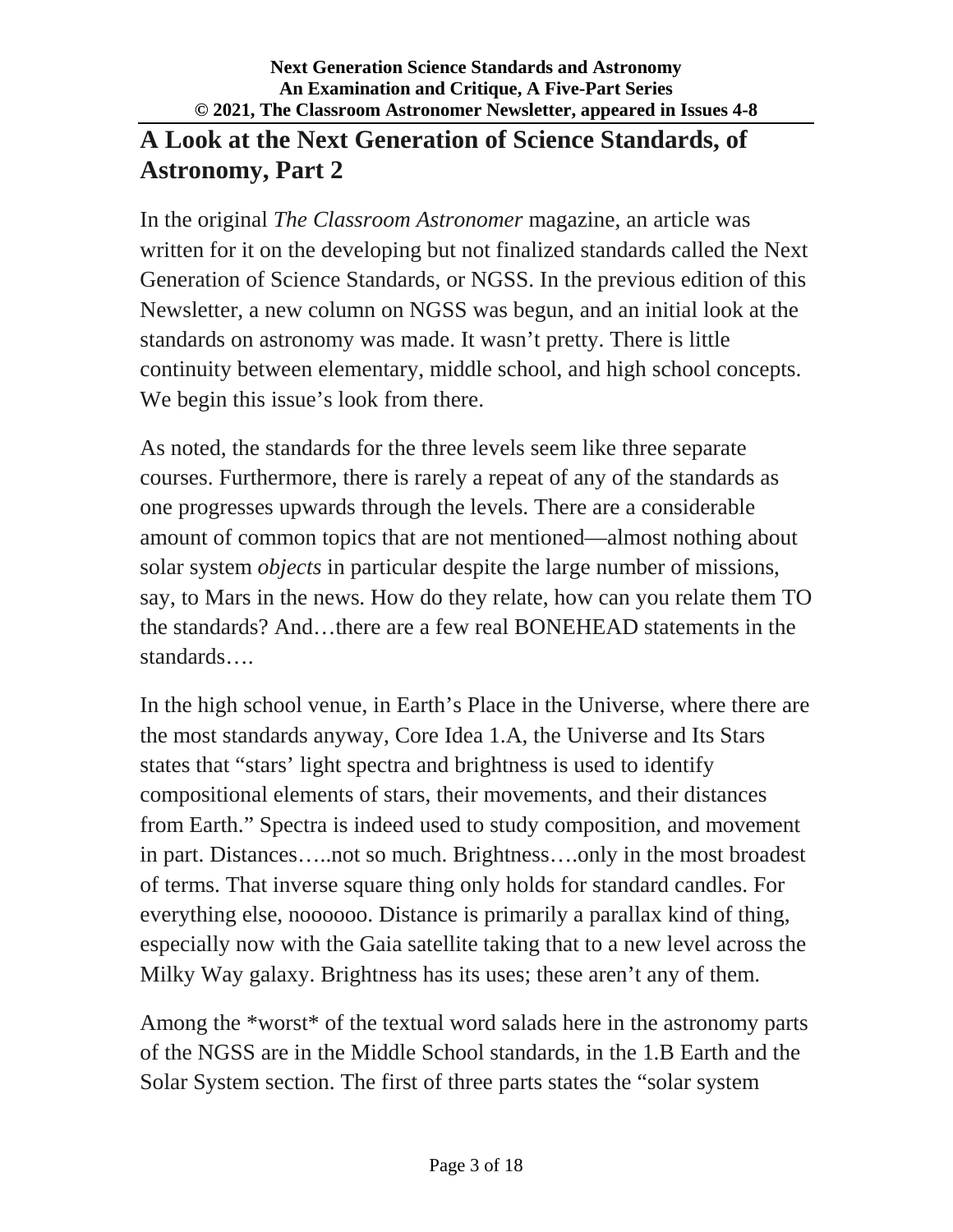consists of the sun (small "s"??) and a collection of objects, including planets, their moons, and asteroids…" which is all true, but incomplete. What about comets? Interplanetary dust? The Kuiper Belt Objects? Oort Cloud? Meteoroids which become meteors in our sky? But that's not the worst of the salad. In the second of the three parts it is stated "This model of the solar system can explain eclipses of the sun and the moon" and "Earth's spin axis is fixed in direction over the short-term but tilted relative to its orbit around the sun." Huh?? Let's take these two sentences separately.

"This model of the solar system can explain eclipses of the sun and the moon."—This model has zip to do with eclipses. Eclipses were explained by Ptolemy in a completely other model, in case you forgot. The idea of a collection of other worlds has nothing to do with either solar or lunar eclipses—the other worlds, and other moons, and asteroids have not a thing to do with eclipses. Talk about your nonsequitors! Didn't somebody proofread this?

Sentence two: "Earth's spin axis is fixed in direction over the short-term but tilted relative to its orbit around the sun." The first clause and the second clause are unrelated to each other. Yes, in the short term the axis is fixed. Yes, the axis is tilted relative to the orbit. In the long term, it is tipped, too, but differently. So? That "but" should have been an "and".

Notice that though the Big Bang is mentioned, there is NOTHING about galaxies of any kind. We go straight from stellar evolution to universe evolution, skipping everything in between.

What I wonder is.... should these standards be something built upon, that Elementary standards are added to and repeated in Middle School science classes, and that those, combined, are added to the High School standards? Otherwise, what was the point of teaching them because they aren't re-used or part of the science taught at the next levels up. They are isolated concepts.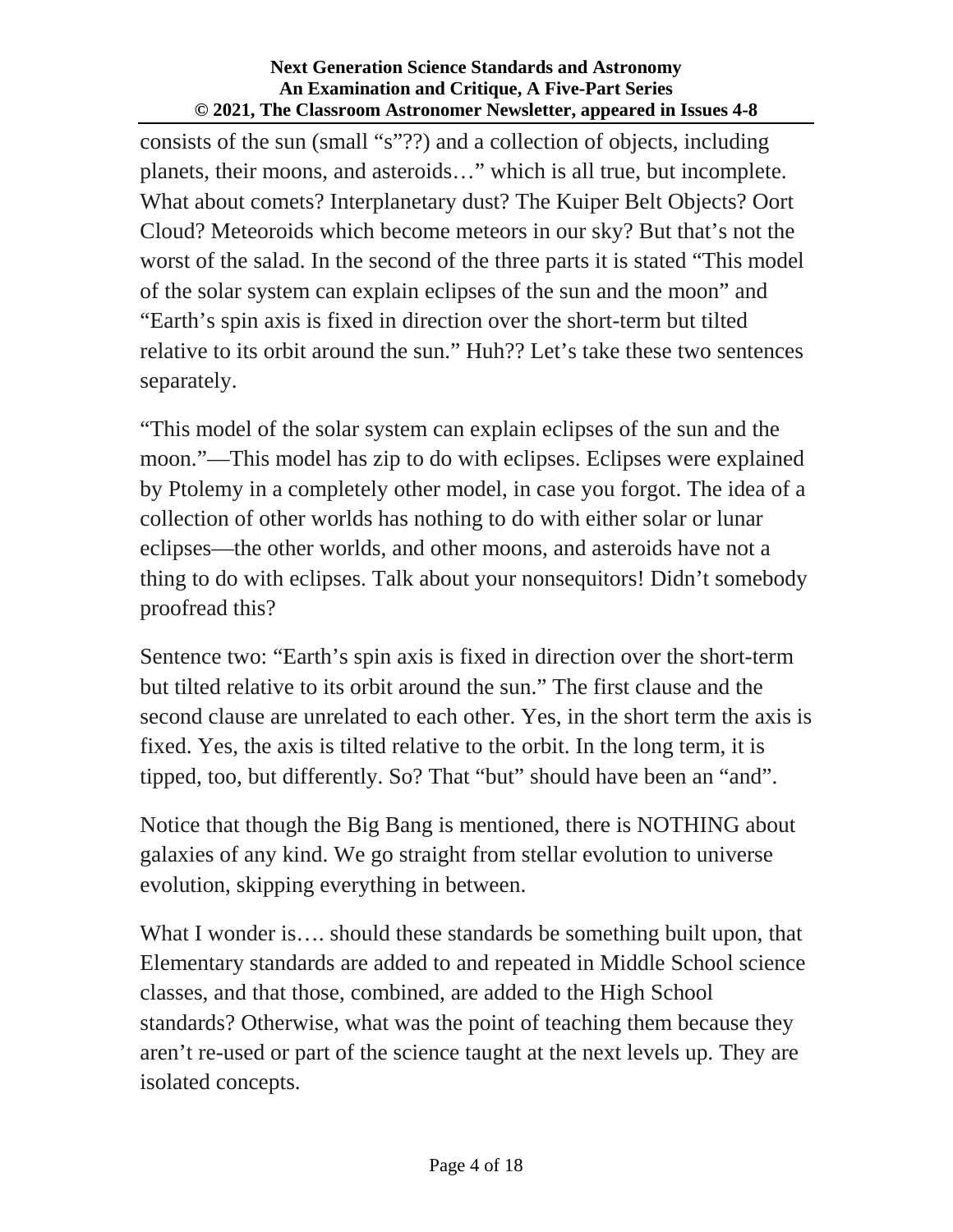### **If you put them together, what is the NGSS course in astronomy?**

*Sun, Earth and the Daily Experience*

- The Sun and stars are different only because of distance.
- We see things happen in the sky because of the motions of the Moon and Earth.
- Seasonal patterns of motions of the Sun, Moon and stars can be observed, described, predicted. Specifically to be learned this way, the seasonal patterns of sunrise and sunset, which should also be modeled.
- Eclipses and seasons are mentioned but misconcepted(?) as a function of the solar system model!
- Earth's spin axis is fixed \*and\* has a tilt compared to our orbital plane (written incorrectly in the standards).

*The Solar System and How It Works*

- The Solar System are planets, moons, and asteroids. Not mentioned but should be, are comets, and the Kuiper and Oort clouds and other objects.
- The Solar System \*appears\* to have formed from a disk of gas and dust, because of gravity.
- Kepler's Laws refers to the planets and the three Laws.
- Gravity and Newton are two mentioned causes of changes in orbits and it is a Cross-Cutting concept.
- Studying moons, asteroids, comets are necessary because they have older and more pristine rocks than Earth does.

*Stars and the Evolution of the Universe*

- We learn about stars and stellar evolution through studying stellar spectra and brightnesses. (Specifically, but not mentioned, changes in the latter.)
- Starlight also teaches us about stellar composition and distances.
- The Sun is a star and it evolves.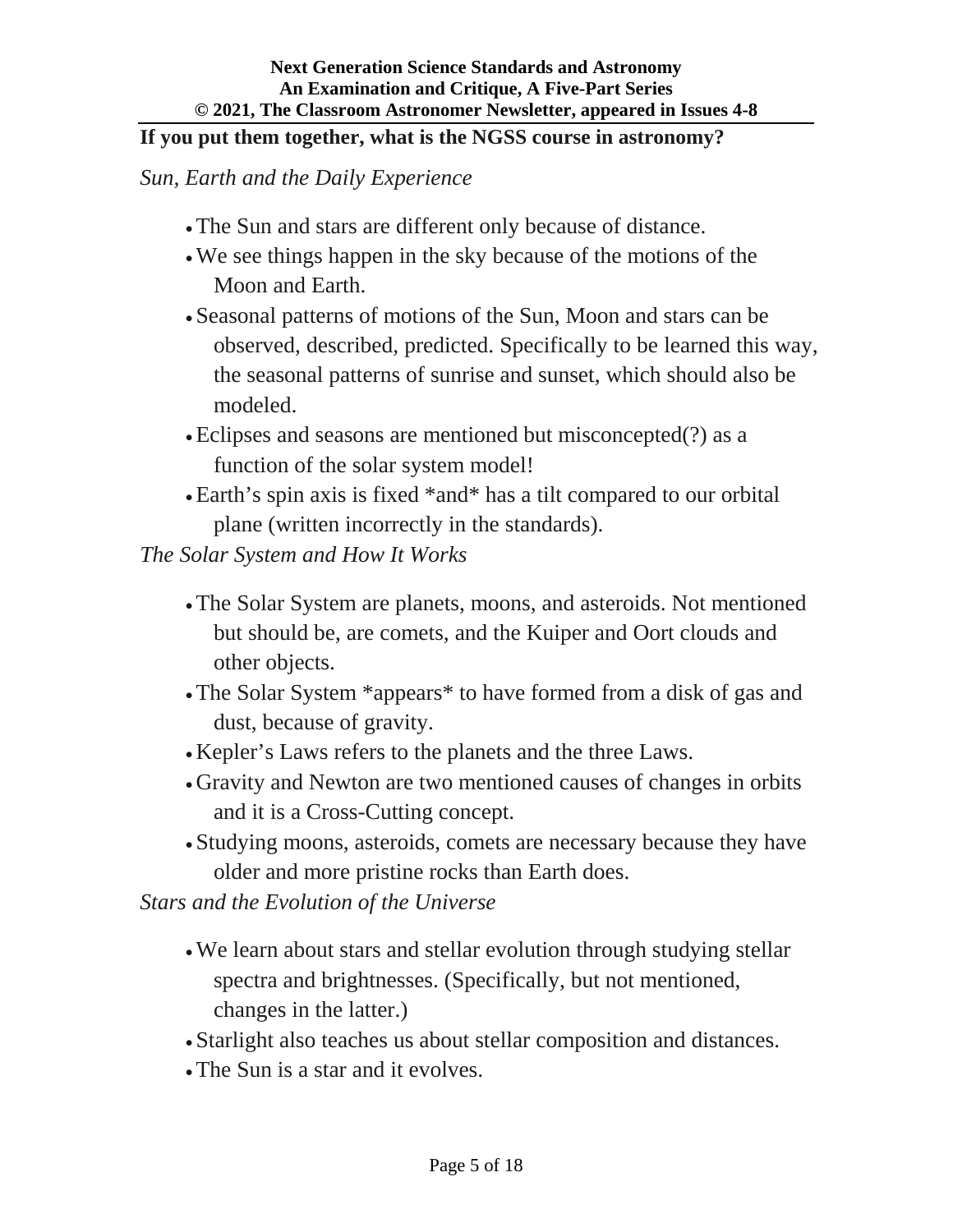The creation of elements by the Big Bang and supernovae is to be taught, and the evidence for the former, as well.

Wow. Is there a lot missing……

We will look at what physics and geological standards in NGSS might be useful additions, and the various Cross-Cutting ideas are, in the next newsletter; see if any gaps can be filled there. Then, States themselves have a variety of standards, not always particularly smart ones. Nevertheless, comparing these to a couple of states might show somethings missing. We'll add those into the mix later. -LK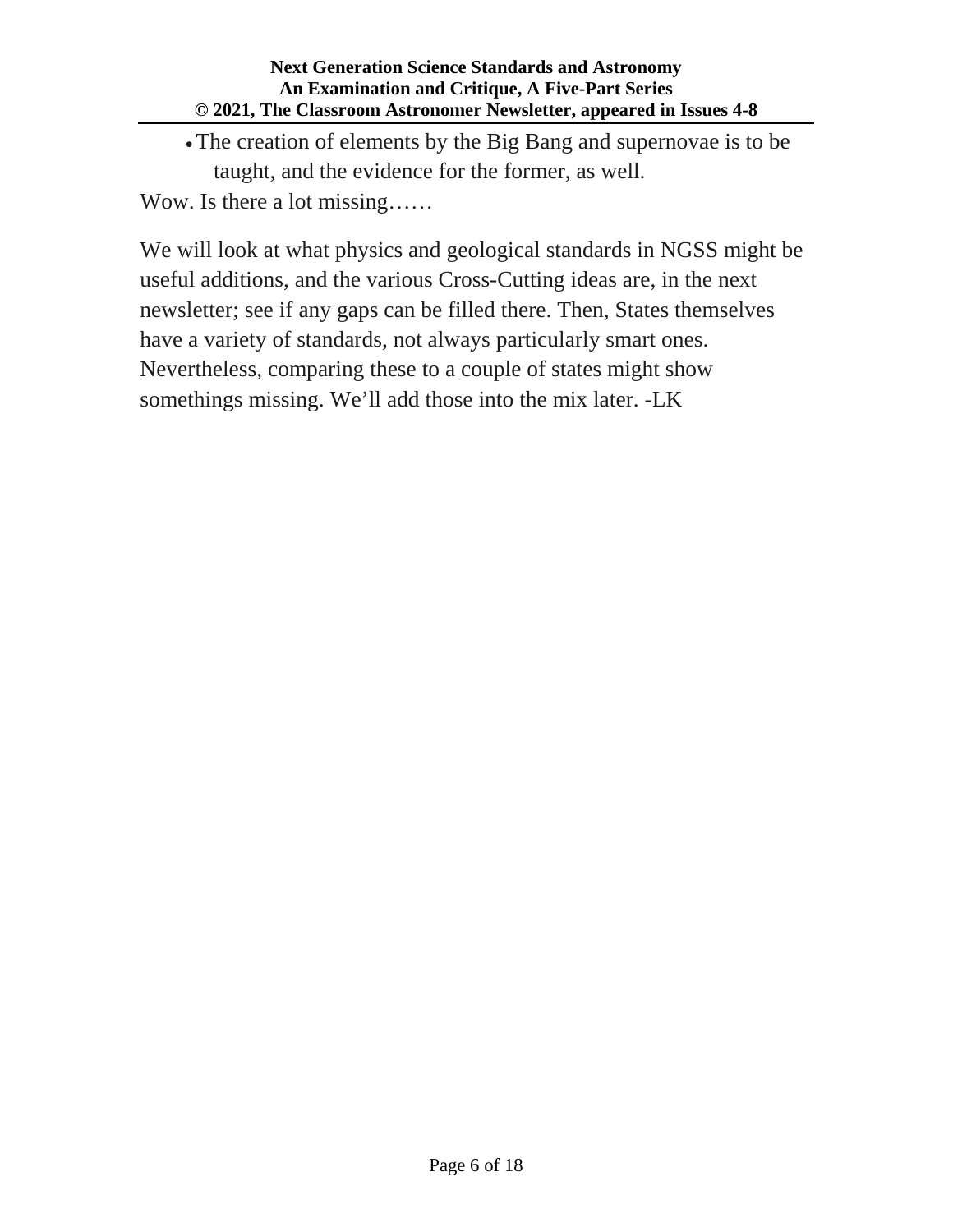# **A Look at the Next Generation of Science Standards, of Astronomy, Part 3**

Last issue we put together the total astronomy standards listed in the NGSS to make a course in astronomy out of them. This is what we got….

## *Sun, Earth and the Daily Experience*

- The Sun and stars are different only because of distance.
- We see things happen in the sky because of the motions of the Moon and Earth.
- Seasonal patterns of motions of the Sun, Moon and stars can be observed, described, predicted. Specifically to be learned this way, the seasonal patterns of sunrise and sunset, which should also be modeled.
- Eclipses and seasons are mentioned but misconcepted(?) as a function of the solar system model!
- Earth's spin axis is fixed \*and\* has a tilt compared to our orbital plane (written incorrectly in the standards).

*The Solar System and How It Works*

- The Solar System are planets, moons, and asteroids. Not mentioned but should be, are comets, and the Kuiper and Oort clouds and other objects.
- The Solar System \*appears\* to have formed from a disk of gas and dust, because of gravity.
- Kepler's Laws refers to the planets and the three Laws.
- Gravity and Newton are two mentioned causes of changes in orbits and it is a Cross-Cutting concept.
- Studying moons, asteroids, comets are necessary because they have older and more pristine rocks than Earth does.

*Stars and the Evolution of the Universe*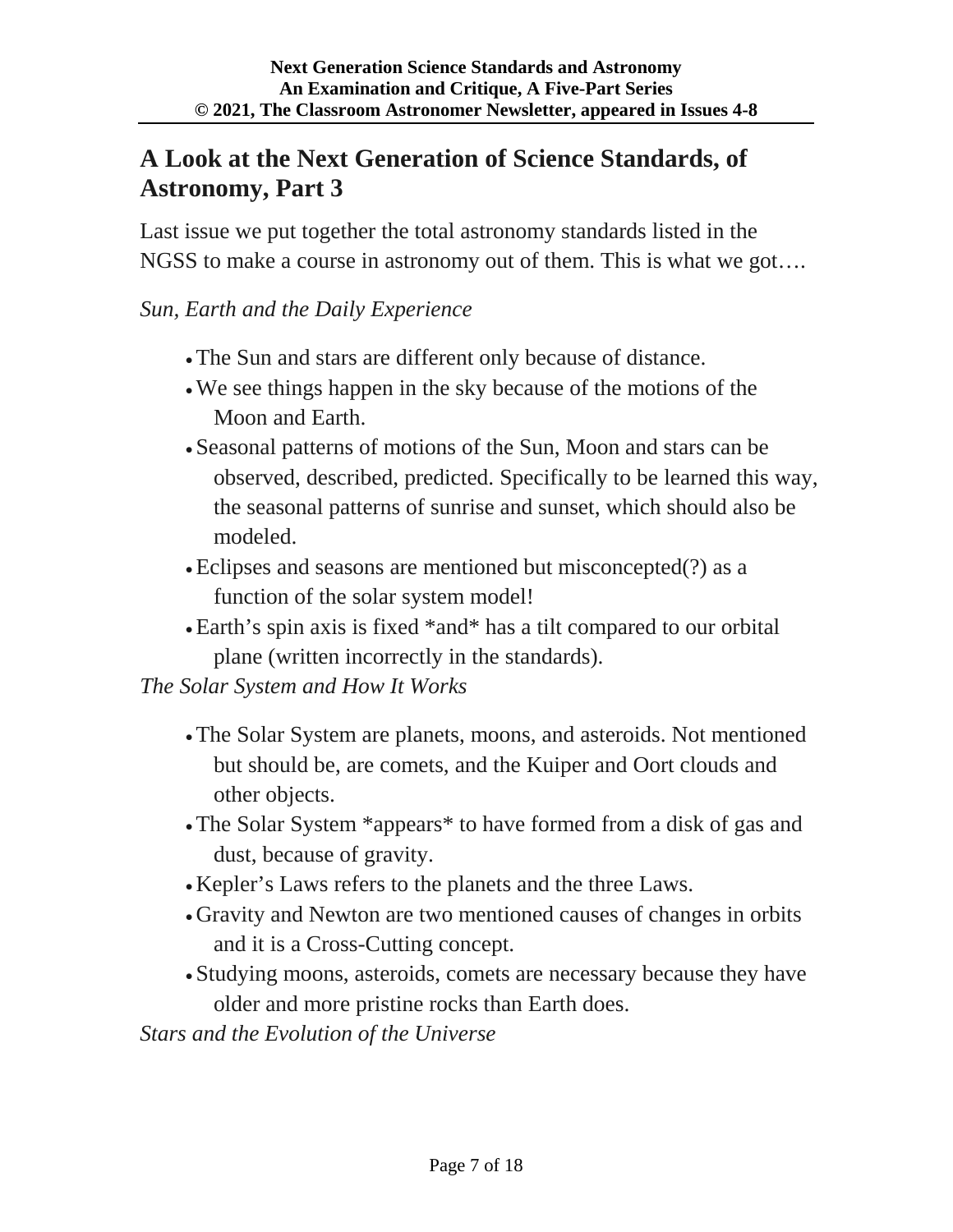- We learn about stars and stellar evolution through studying stellar spectra and brightnesses. (Specifically, but not mentioned, changes in the latter.)
- Starlight also teaches us about stellar composition and distances.
- The Sun is a star and it evolves.
- The creation of elements by the Big Bang and supernovae is to be taught, and the evidence for the former, as well.

Wow. Is there a lot missing……

In this newsletter, can we fill any gaps with material from other science domains? There are standards for geology, meteorology and earth sciences, physics, chemistry, biology, and more. The answer is….not really. A search for standards on gravity netted nothing we already didn't have, beyond the physics of gravity being the force at a distance between two masses, and locally, a downward force of acceleration. Okay, you can do labs on that, and NGSS recommends you use "mathematics or computational representations to predict the motion of orbiting objects in the solar system" or the universe, which requires gravity. Geology has a lot of Earth history over billions of years but it really doesn't go much into how the other planets follow along. Nuclear fusion in the Sun, we already have that, and how the other elements build up.

Only in the physics of electromagnetic radiation do we get a little extra material. Below is my collating of the standards, with comments:

- A wave model of light is useful for explaining brightness, color, and the frequency-dependent bending of light at a surface between media.
- However, because light can travel through space, it cannot be a matter wave, like sound or water waves. Electromagnetic radiation (e.g., radio, microwaves, light) can be modeled as a wave of changing electric and magnetic fields or as particles called photons. The wave model is useful for explaining many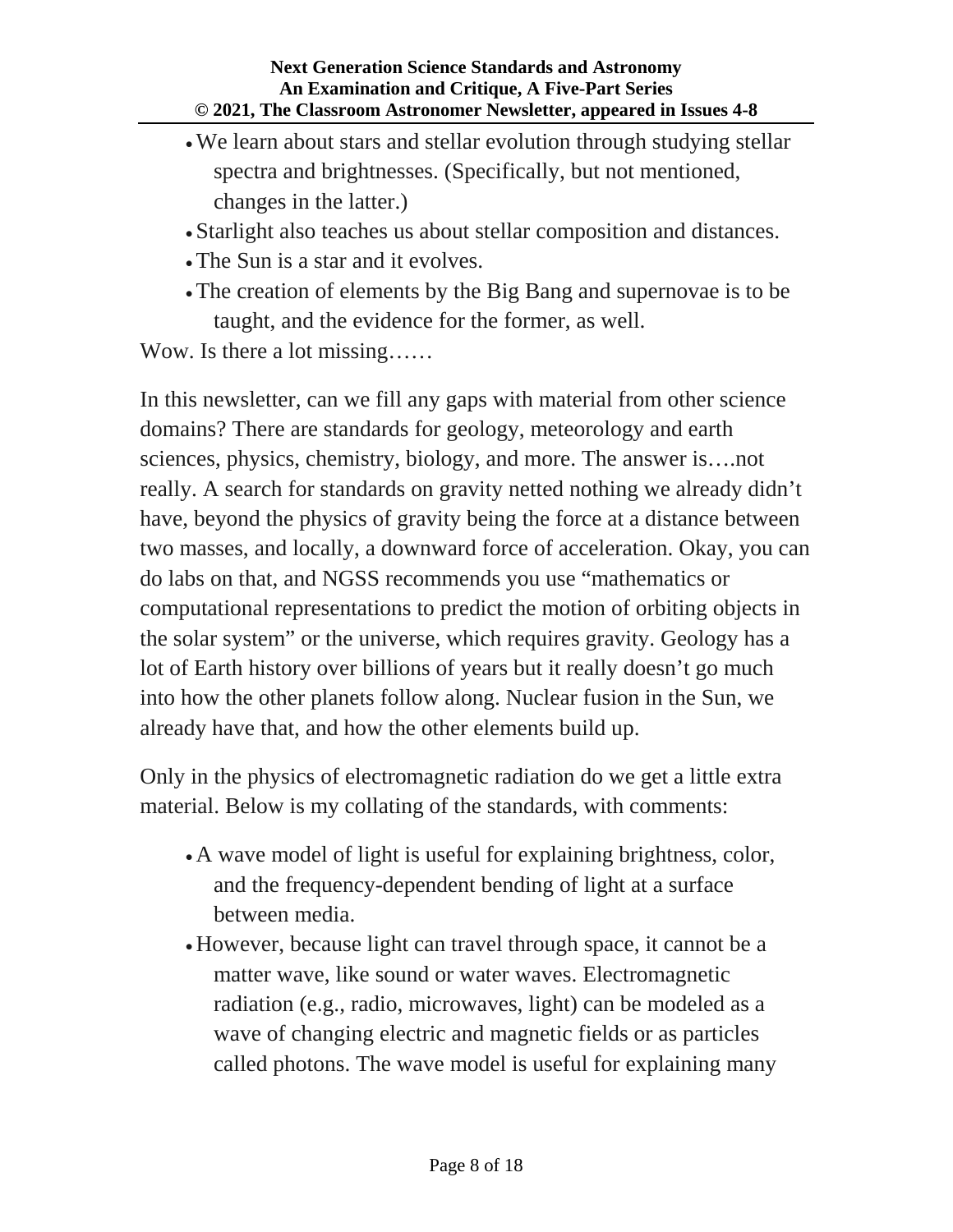features of electromagnetic radiation, and the particle model explains other features.

- Atoms of each element emit and absorb characteristic frequencies of light. These characteristics allow identification of the presence of an element, even in microscopic quantities. [This naturally leads to the broad study of spectral analysis, a very fruitful area of lab exploration, whether stellar spectra or gas tubes.]
- Objects can be seen if light is available to illuminate them or if they give off their own light. Some materials allow light to pass through them, others allow only some light through and others block all the light and create a dark shadow on any surface beyond them, where the light cannot reach. When light shines on an object, it is reflected, absorbed, or transmitted through the object, depending on the object's material and the frequency (color) of the light. [Of course, optics comes here but curved mirrors for collecting radio signals from satellites can come into play, too. Eclipses involve shadows, solar, lunar, Jovian moons, planetary transits….]
- The path that light travels can be traced as straight lines, except at surfaces between different transparent materials (e.g., air and water, air and glass) where the light path bends.) Mirrors can be used to redirect a light beam. (Boundary: The idea that light travels from place to place is developed through experiences with light sources, mirrors, and shadows, but no attempt is made to discuss the speed of light.) [One might ask…why not? Timings of Jovian satellites can reveal the speed of light, though that is not a boundary issue. But gravitational lenses, certainly not a straight line phenomenon, fits in here.]
- When light or longer wavelength electromagnetic radiation is absorbed in matter, it is generally converted into thermal energy (heat). Shorter wavelength electromagnetic radiation (ultraviolet, X-rays, gamma rays) can ionize atoms and cause damage to living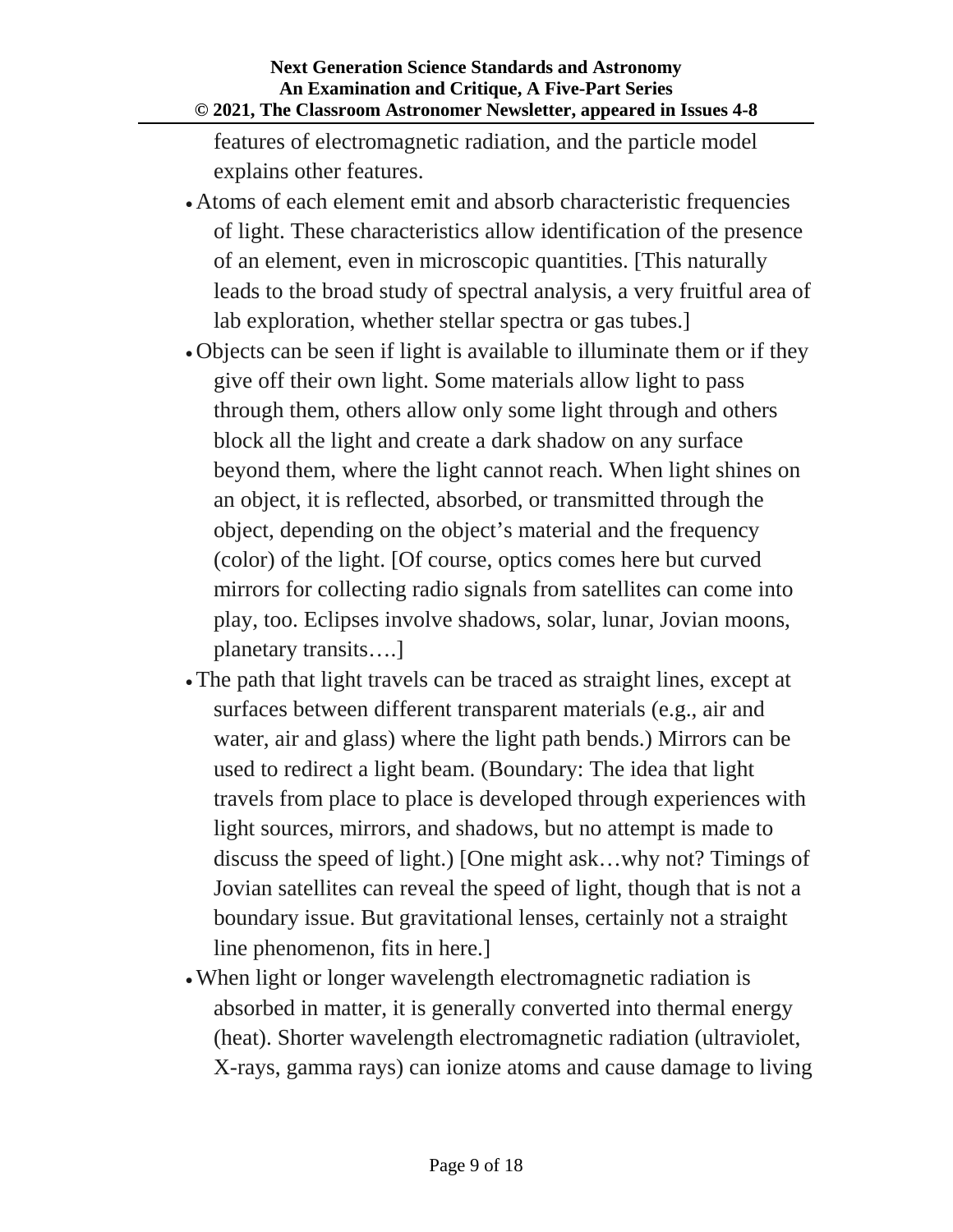cells. [ Which brings us to planetary atmospheres and climate, doesn't it]

Really, helpful, but…not enough. We'll try to fill this out once and for all next time…..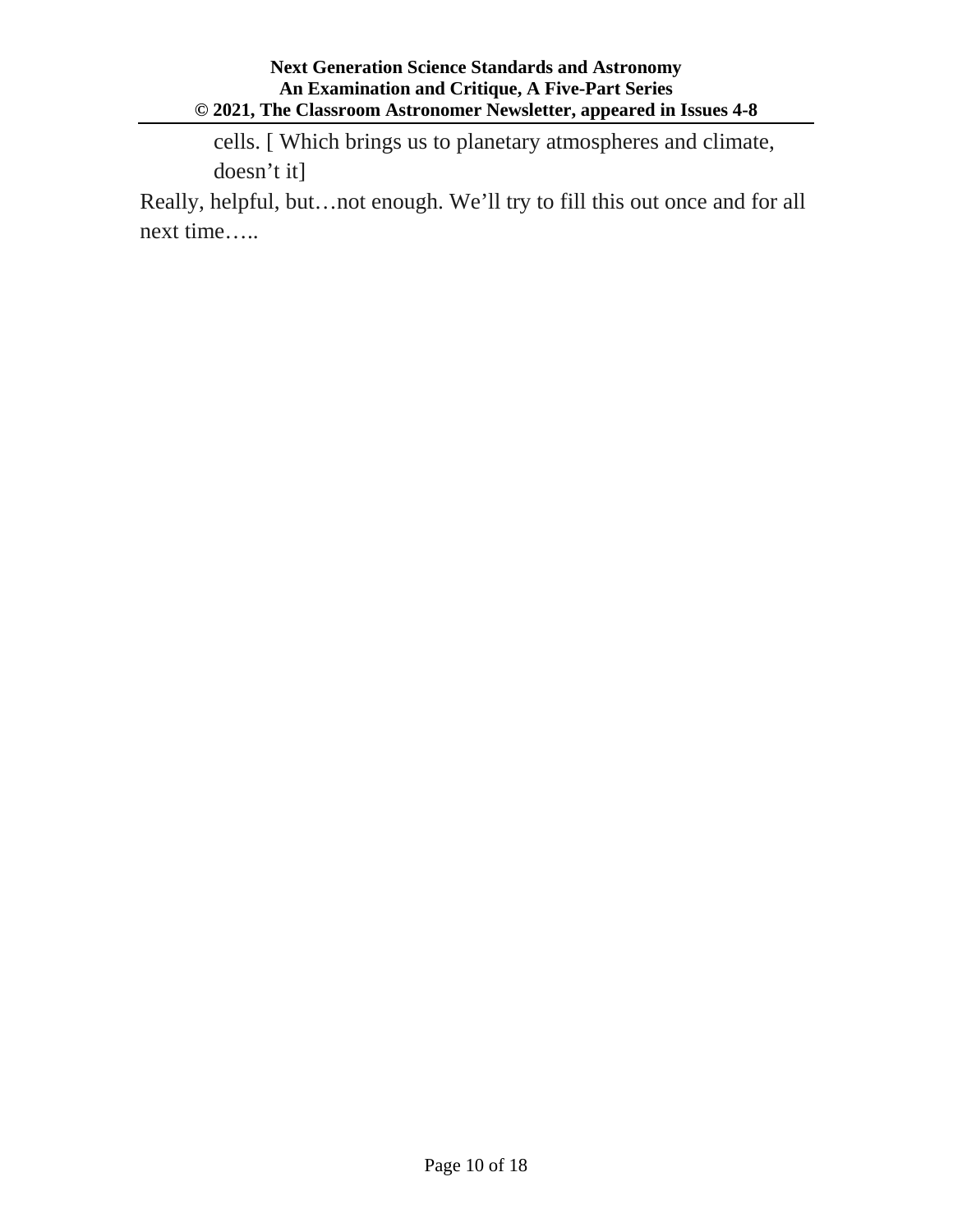## **A Look at the Next Generation of Science Standards, of Astronomy, Part 4 Cross Cutting Stuff and…**

Last issue we put together the total astronomy standards listed in the NGSS to make a course in astronomy out of them. This is what we got….

## *Sun, Earth and the Daily Experience*

- The Sun and stars are different only because of distance.
- We see things happen in the sky because of the motions of the Moon and Earth.
- Seasonal patterns of motions of the Sun, Moon and stars can be observed, described, predicted. Specifically to be learned this way, the seasonal patterns of sunrise and sunset, which should also be modeled.
- Eclipses and seasons are mentioned but misconcepted(?) as a function of the solar system model!
- Earth's spin axis is fixed \*and\* has a tilt compared to our orbital plane (written incorrectly in the standards).

### *The Solar System and How It Works*

- The Solar System are planets, moons, and asteroids. Not mentioned but should be, are comets, and the Kuiper and Oort clouds and other objects.
- The Solar System \*appears\* to have formed from a disk of gas and dust, because of gravity.
- Kepler's Laws refers to the planets, but what planets? None are mentioned.
- Gravity and Newton are two mentioned causes of changes in orbits and it is a Cross-Cutting concept.
- Studying moons, asteroids, comets are necessary because they have older and more pristine rocks than Earth does.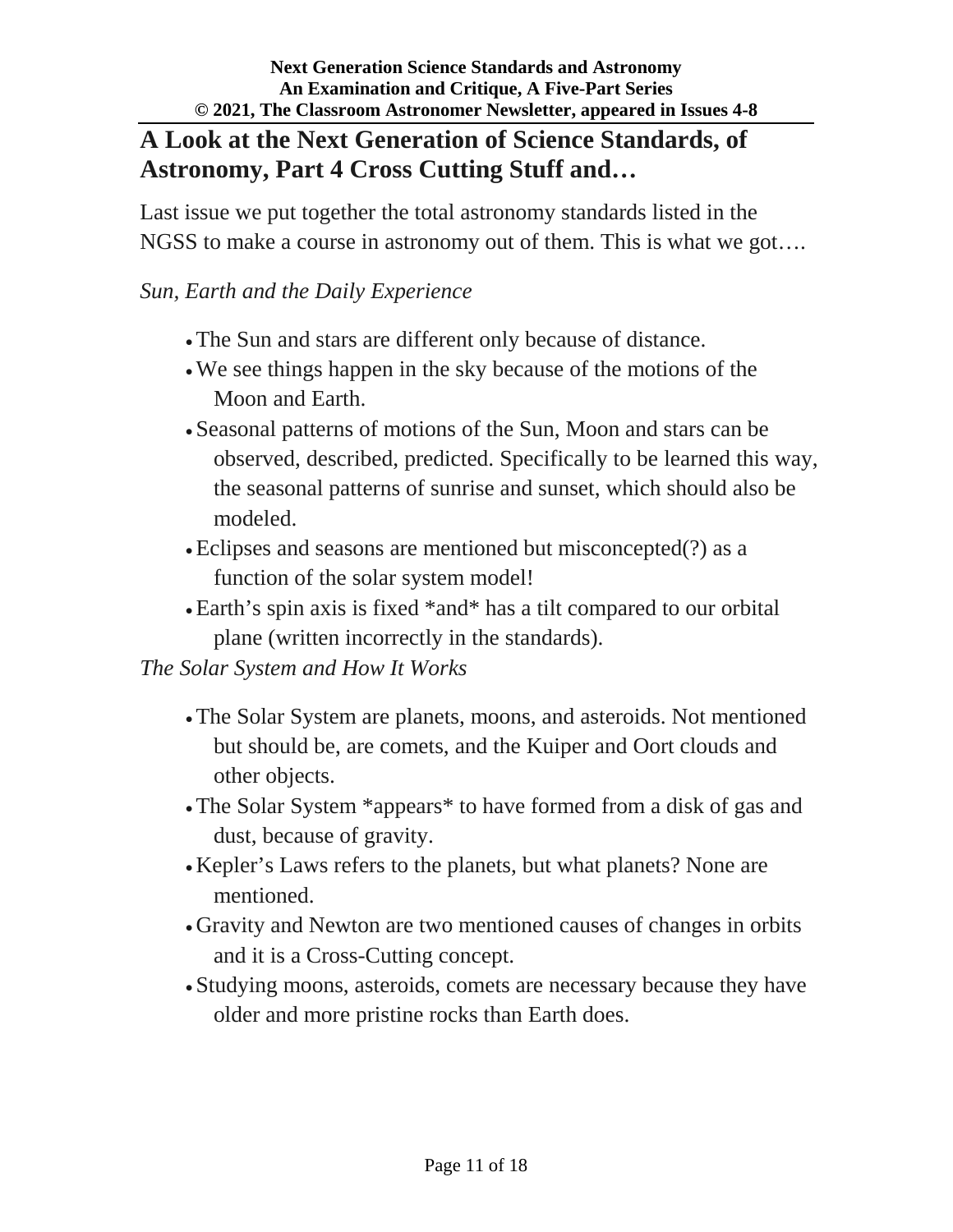*Stars and the Evolution of the Universe*

- We learn about stars and stellar evolution through studying stellar spectra and brightnesses. (Specifically, but not mentioned, changes in the latter.)
- Starlight also teaches us about stellar composition and distances.
- The Sun is a star and it evolves.
- The creation of elements by the Big Bang and supernovae is to be taught, and the evidence for the former, as well.

Adding in the physics from the last issue…

*Light (visible and otherwise) is the primary, though not only, source of information from the universe.*

- A wave model of light is useful for explaining brightness, color, and the frequency-dependent bending of light at a surface between media.
- However, because light can travel through space, it cannot be a matter wave, like sound or water waves. Electromagnetic radiation (e.g., radio, microwaves, light) can be modeled as a wave of changing electric and magnetic fields or as particles called photons. The wave model is useful for explaining many features of electromagnetic radiation, and the particle model explains other features.
- Atoms of each element emit and absorb characteristic frequencies of light. These characteristics allow identification of the presence of an element, even in microscopic quantities. [This naturally leads to the broad study of spectral analysis, a very fruitful area of lab exploration, whether stellar spectra or gas tubes.]
- Objects can be seen if light is available to illuminate them or if they give off their own light. Some materials allow light to pass through them, others allow only some light through and others block all the light and create a dark shadow on any surface beyond them, where the light cannot reach. When light shines on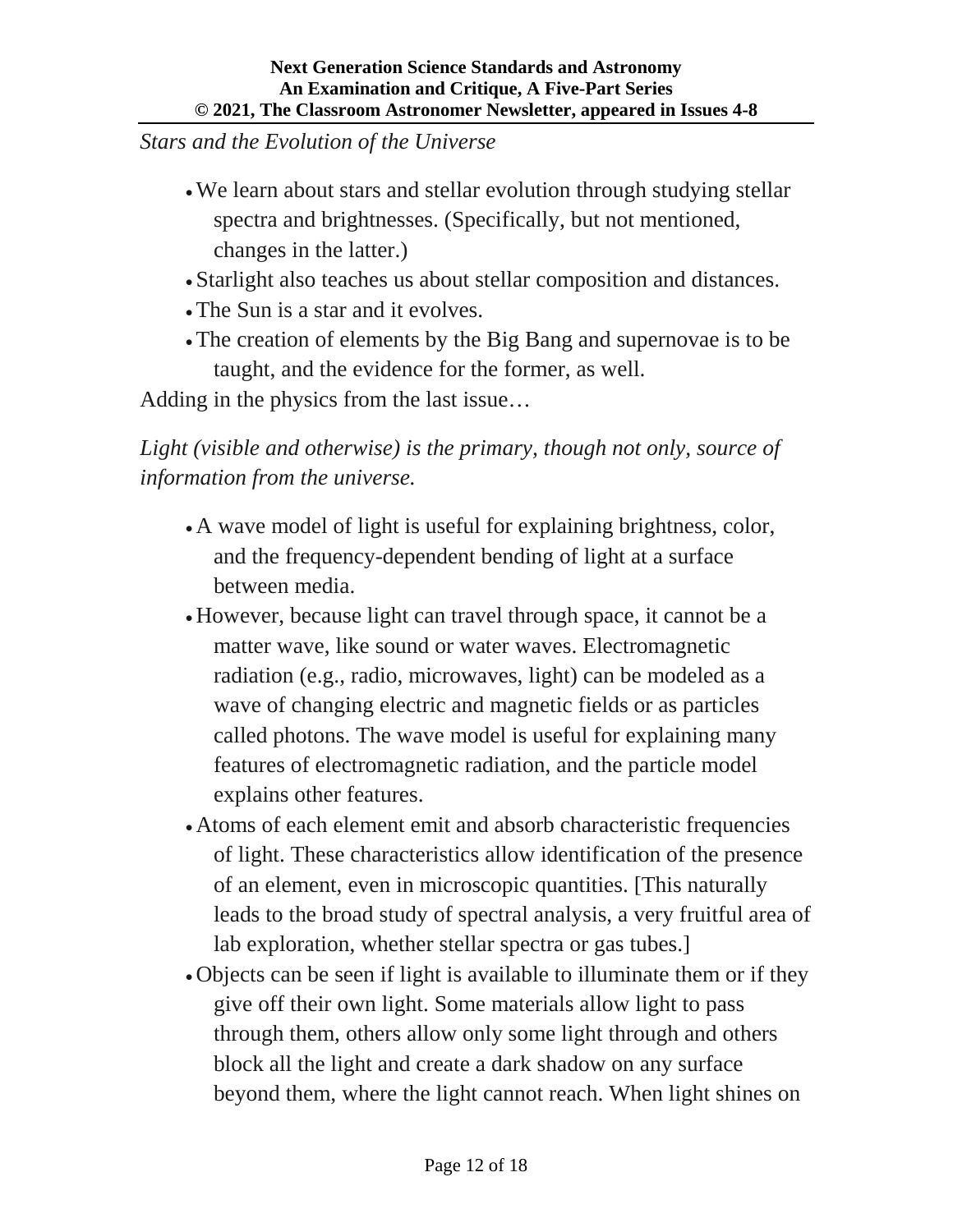an object, it is reflected, absorbed, or transmitted through the object, depending on the object's material and the frequency (color) of the light. [Of course, optics comes here but curved mirrors for collecting radio signals from satellites can come into play, too. Eclipses involve shadows, solar, lunar, Jovian moons, planetary transits….]

- The path that light travels can be traced as straight lines, except at surfaces between different transparent materials (e.g., air and water, air and glass) where the light path bends.) Mirrors can be used to redirect a light beam. (Boundary: The idea that light travels from place to place is developed through experiences with light sources, mirrors, and shadows, but no attempt is made to discuss the speed of light.) [One might ask…why not? Timings of Jovian satellites can reveal the speed of light, though that is not a boundary issue. But gravitational lenses, certainly not a straight line phenomenon, fits in here.]
- When light or longer wavelength electromagnetic radiation is absorbed in matter, it is generally converted into thermal energy (heat). Shorter wavelength electromagnetic radiation (ultraviolet, X-rays, gamma rays) can ionize atoms and cause damage to living cells. [ Which brings us to planetary atmospheres and climate, doesn't it]

There are just two things left to put in here. One is methods. One is missing content. In this article, we'll look at methods. As in scientific methods.

Now the hoary idea of "scientific method" is enough to instigate bar brawls among science teachers. Ask 10 teachers what the scientific method is and you'll get at least 13 answers. The thing about the NGSS is that it was a paradigm shift. Standards up to then were primarily content standards. NGSS is primarily a skills standard, and one that was meant to show that skills cut across the content and the disciplines. In NGSS, there are concepts that Crosscut, and there are Science and Engineering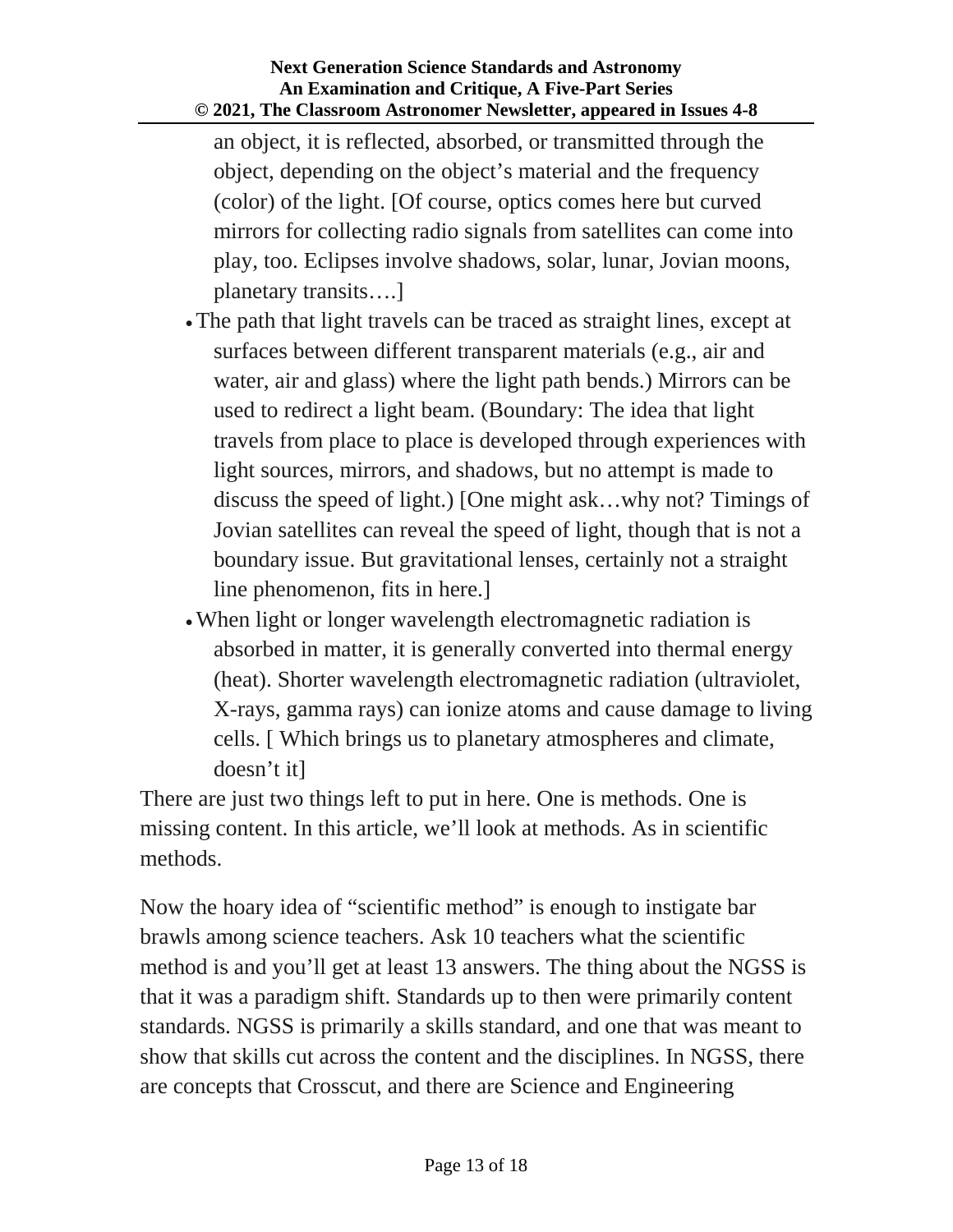Practices that use them. For example, at the High School level, Crosscutting Concepts include Patterns; Scale, Proportion and Quantity; Energy and Matter; and Stability and Change. The Practices in Science and Engineering that utilize them include Models that need to be developed and used; mathematical and computational thinking; Constructing Explanations and Solutions; Engaging in Argument from Evidence; and a practice in Evaluating and Communication Information. This is just the long way of saying Observe, Record, Analyze, Infer, Hypothesize, Predict, Communicate, Rinse and Repeat.

Combining the Crosscutting and Practices, what scientific method skills are recommended, without actually recommending them in the standards themselves?

Elementary:

—Making **observations** and then designing **explanations**; —Producing **quantitative approaches** to collecting data and multiple trials of **qualitative** observation data (this is good and new, in my opinion), and then analyzing the data and making good **graphical** 

**displays**…

—….and looking for **patterns** in order to sort, classify, analyze.

Middle school:

—Asking **questions that \*\*can be investigated\*\*** (realism, what a concept!) in a classroom, outdoors, or in a museum setting;

—Planning investigations and and carrying them out, with independent, dependent, and control **variables**;

—When done, **argue from evidence**.

High School:

—Develop and use **models**;

—Seek **patterns**;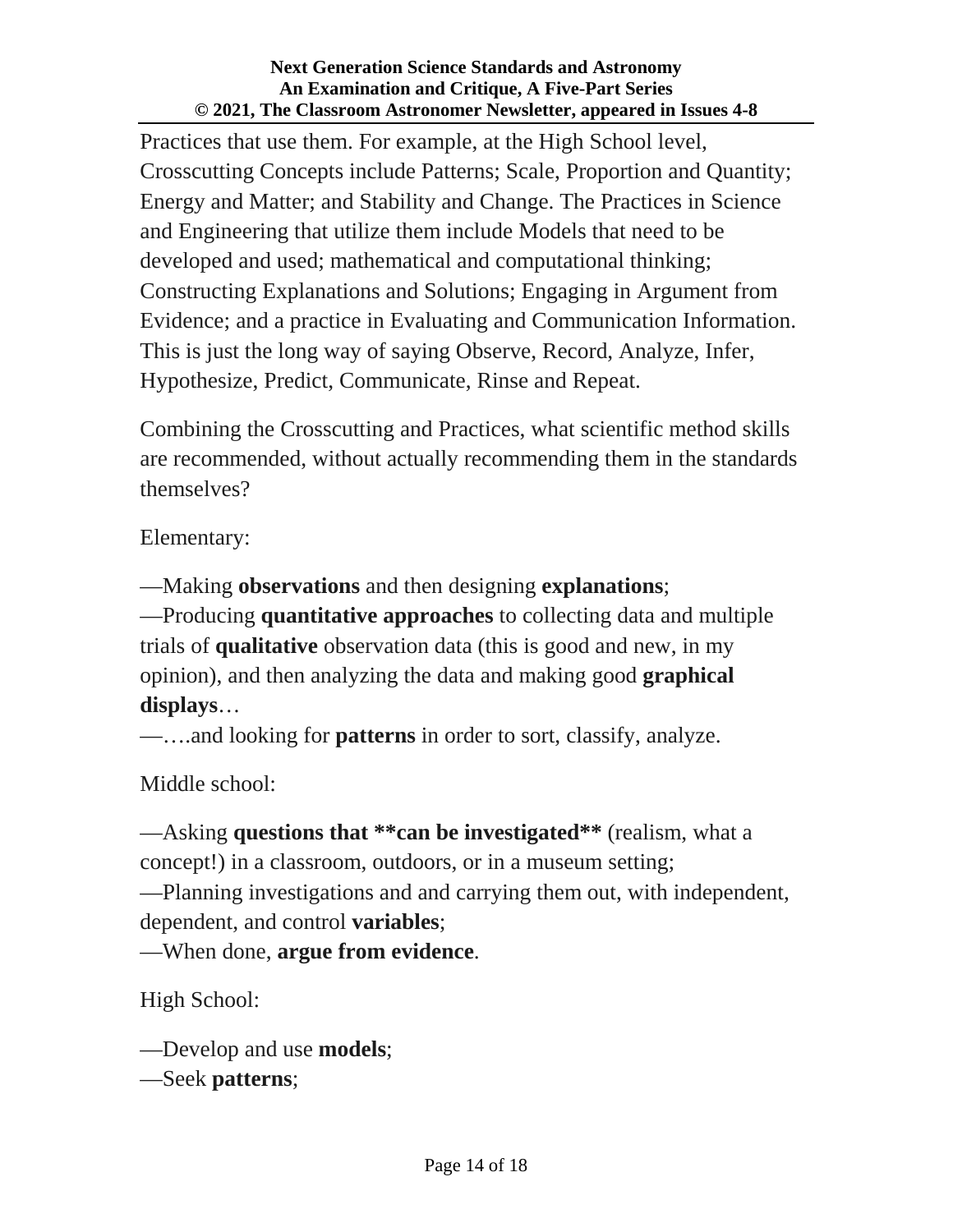—Seek across scales and proportions;

—Use your data and algebra and **predict changes**;

—**Communicate** your ideas;

—Create theories with repeated confirmations of predictions and observations.

Do these show up in the above content standards?

The elementary and middle school NGSS content standards are repetitive in discussing observing, describing, predicting sun and seasonal motion patterns. Patterns of the Moon are mentioned, but not specified (Phases? Motions across the sky? Time of month? What?) Constellations? Not a hint.

The content standards are *loaded* with models, though. Big Bang theory, solar system from gas and dust, stellar evolution makes elements, gravity and Kepler's laws control orbital dynamics. Some of the models are written erroneously, as noted before. But what to do WITH the models? Nothing stated. That's the teacher's worry.

Oh, and only in the light physics are there any other helpful hints—optics, waves, atomic identifications via spectra.

Any developing of models? Algebraic or quantitative techniques? Qualitative?? Nothing. All the other contents mentioned. Uh uh.

We'll talk about missing content next time, then try to put these together.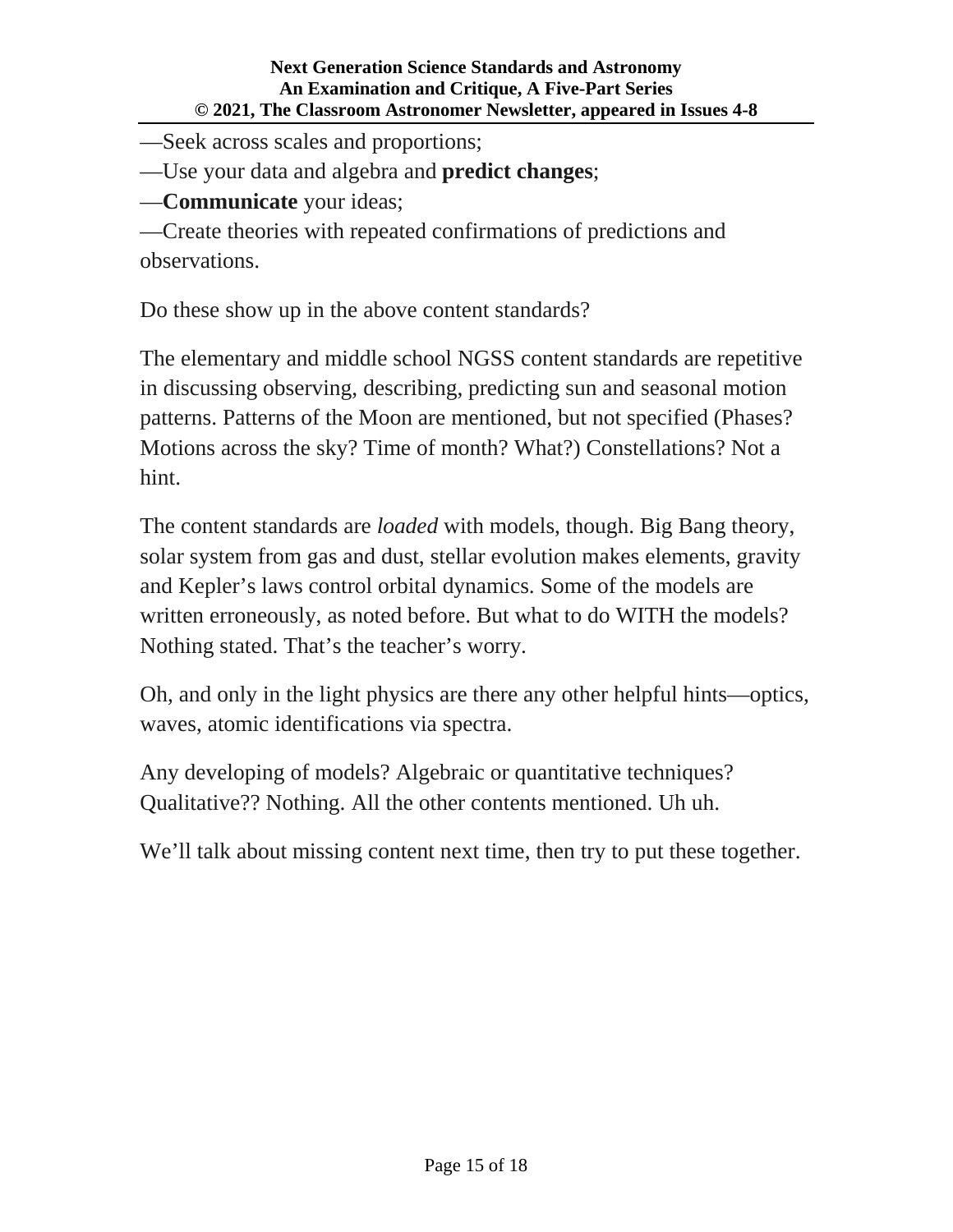## **A Look at the Next Generation of Science Standards, of Astronomy, Part 5—The Missing Matters**

In prior issues we put together the standards of both content standards in astronomy and related physics, and the scientific skills that the NGSS recommends be taught. For the most part, the former are basic Earth-Moon daily and seasonal motions, and eclipses (though those are not always available for every semester), changes in the sky are due muchly to Earth's motions, stars and stellar evolution are studied through starlight, the Solar System is made up of the Sun, moons, planets and asteroids but left out are lots of other details and objects, it was created from a dust and gas disk and we know this by studying the other objects in the Solar System, orbits are the functions of Newton's gravity and Kepler's Laws, everything was made during the Big Bang except what comes from supernovae, light is both a wave and photonic, and by studying how atoms emit and absorb light we learn about the stars and far away objects in space—which are not delineated in the content standards.

Scientific tools or methods described to be taught, by inference often, are asking questions to guide research (realism in the questions, variables, evidence), observing and measuring those observations (quantitative and qualitative), describing and communicating (patterns and graphics, modeling), theorizing and predicting.

### What's not there?

In terms of content, quite a bit. In terms of tools, some. Let's start with the latter.

In my opinion, what's missing among the tools and methods is a uniformity across the content, doing the "method" from start to finish. Getting students to learn to ask the questions. Finding out what to observe and do so and judge what is appropriate and what was not. How to put together hypotheses, and to predict new results. What kinds of graphs are appropriate and what do they each mean? Causation and correlation.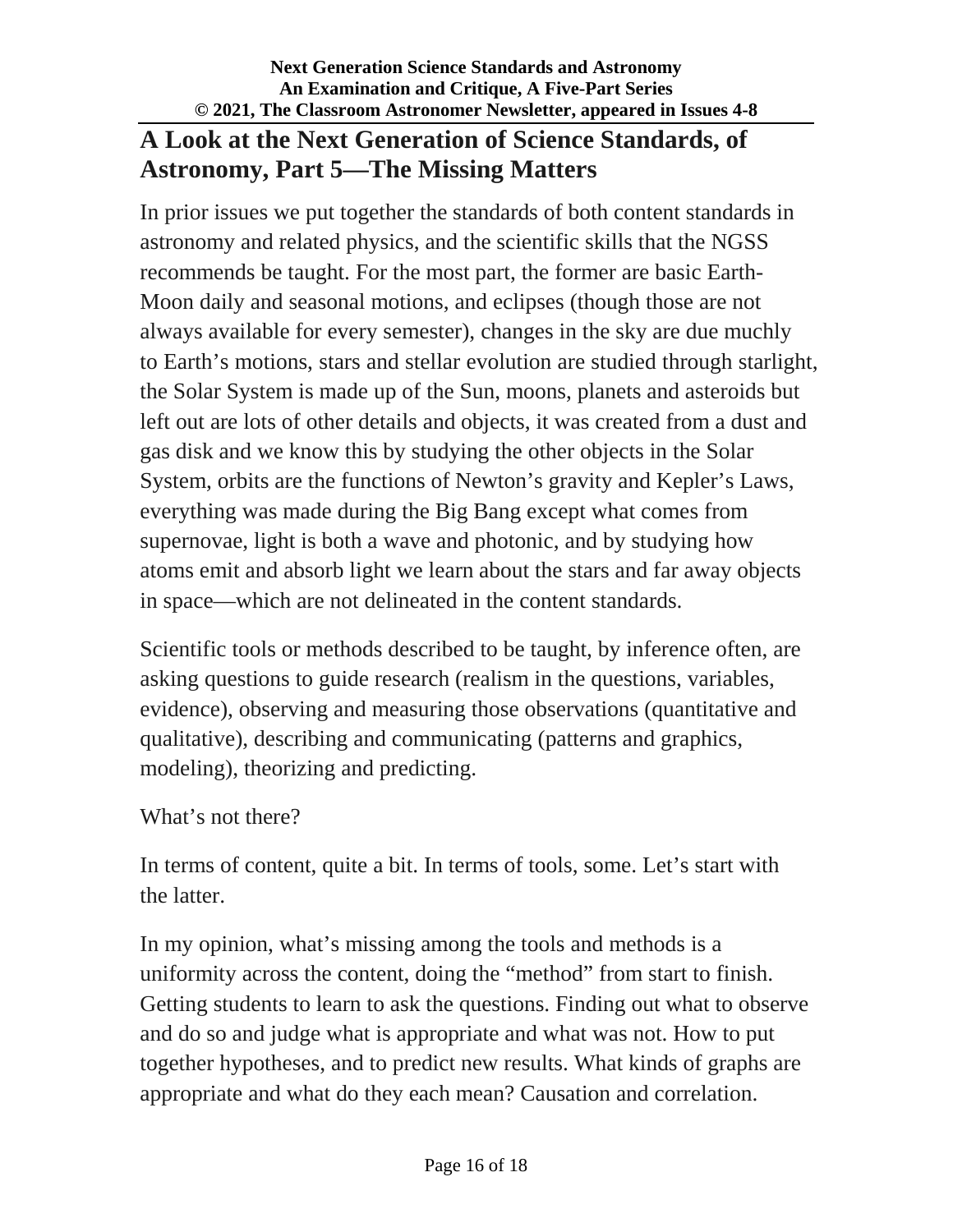Also what is missing big time is both uncertainty and statistics, which really go hand in hand. In curricula I've taught measurement uncertainty gets a lot of instructional time. Statistics and what it means gets very short shrift. Some basic stats and what it \*means\* should get more student face-time. Are those data points not on the straight line really just off because of measurement error or do they hide something important, or should there be a curve?

On content, though, there is a LOT missing. Do a study of the newspapers, news weekly magazines, or some news websites for the past year as an exercise in class and see what's been in the headlines or articles. Do they follow the NGSS topics? Not so much. The exploration of the planets, notably Mars and even Jupiter, aren't in the standards, unless you place them in the big box of exploring the other worlds is how we learn about solar system history.

A BIG lack is everything outside of Solar System. There is little about the stars kids might see at night, certainly not the constellations. Only if one unpacks the 'stellar evolution' idea and explore nebulae->stars- >endpoints of stars will you get that info into your classroom, but it is not explicit in the standards. But everything beyond the local scene, such as the Milky Way and what it is consisted, and the galaxies beyond are not all in the standards, yet are among the greatest topics being researched by astronomers, and are major Science section news leads.

One last big item amiss. How does astronomy fit into the rest of our lives? Granted the Western world isn't highly dependent on following the stars for crop planting and ocean navigation anymore, but there is a lot of interplay between astronomy and everyday life. The GPS connection between your phone and Kepler's Laws. The climate change connection of Carbon Dioxide on Earth, Mars and Venus and how we study them. Astrobiology and cosmochemistry.